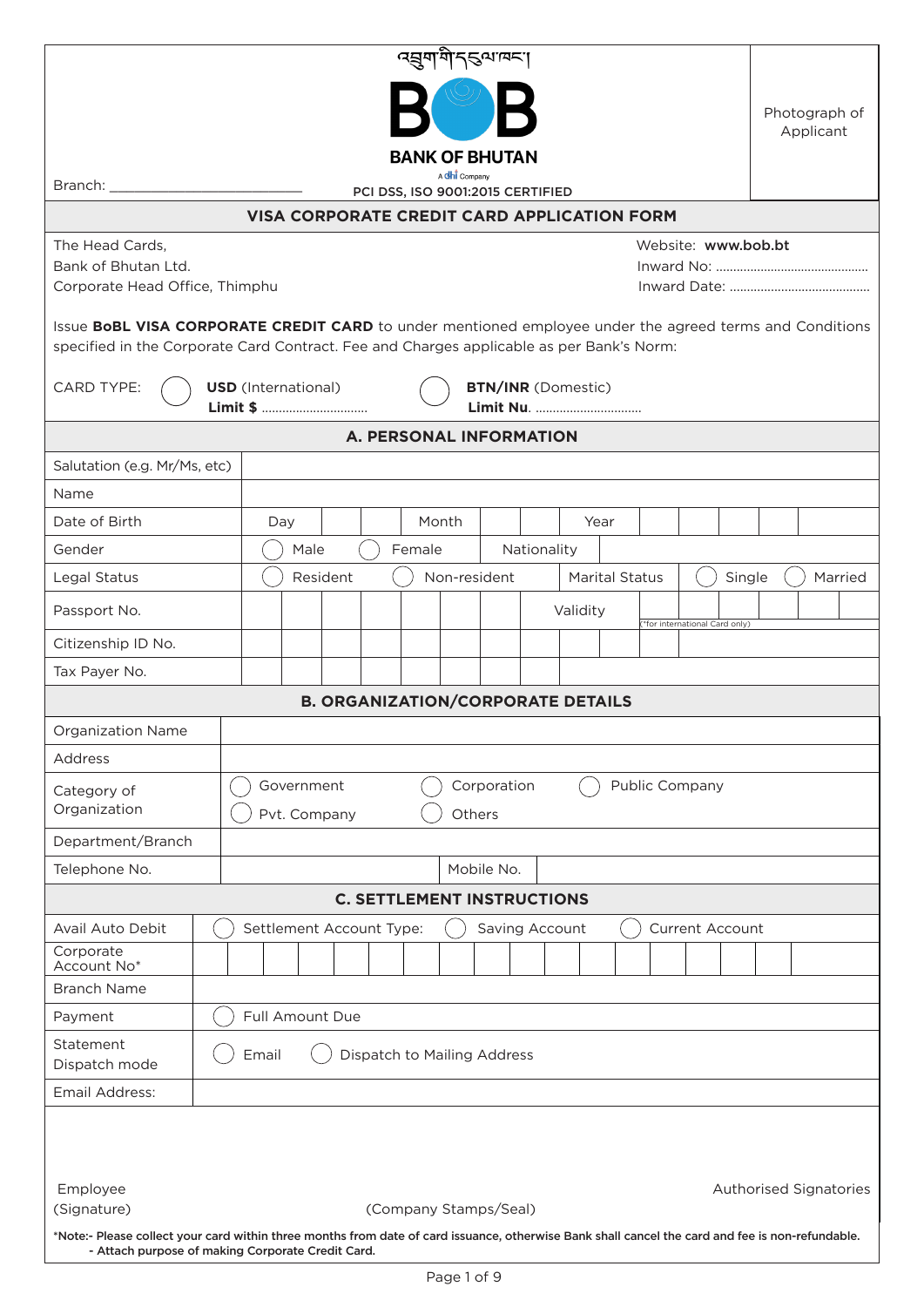

A dhi Company

PCI DSS, ISO 9001:2015 CERTIFIED

# **BoBL CORPORATE CARD AGREEMENT**

THIS CONTRACT is executed on …………….th/st day of ……………………. 2021 in the Kingdom of Bhutan BETWEEN:

………………………………………………., a Company, having its registered Office at …………………. and Corporate Office at ……………………………... (hereinafter referred to as the Corporate, which expression shall unless it be repugnant to the context and meaning thereof shall deemed to mean and include its successors, affiliates, authorized representatives, executors, administrators, permitted assigns) of the First Part. AND

Bank of Bhutan Limited, a banking company, having its Head Office at Thimphu, Bhutan (hereinafter referred to as the Bank which expression shall unless repugnant to the context and meaning thereof shall deemed to mean and include its successors and permitted assigns) of the Other Part.

The Corporate and the Bank are hereinafter referred to individually as "Party", and collectively as "Parties".

WHEREAS the Bank is engaged in the business of banking, including processing and issuing various credit cards including corporate credit cards and other financial products to various customers throughout the Kingdom of Bhutan. WHEREAS the Corporate is engaged in the business of ……………………………...……………… …………. Services

WHEREAS The Parties have agreed that the Bank shall provide corporate credit cards (hereinafter "the BoOBL Corporate Cards") and extend such credit facilities as agreed to under various contracts to the employees of the Corporate and such other persons as may be authorised in writing by the Corporate (hereinafter "the Cardholder") for official use by the Cardholders.

Any downward revision in the credit limit shall be at the sole discretion of BoBL and shall be communicated to the Corporate in writing within 7 days of such revision, by the Bank, in the manner prescribed under Clause 10 herein below. Any upward revision in the credit limit is possible only on receipt of the written request from the Ccorporate and shall be reviewed and approved at the sole discretion of BoOBL.

AND WHEREAS, the Parties are now desirous of executing a definitive Contract ("Contract") detailing all the important terms for the exclusive purpose of issuance of BoOBL Corporate Cards by the Bank. This Contract shall supersede any Contracts executed between the Parties on the instant subject matter.

NOW IT IS HEREBY AGREED by and between the Parties hereto as follows:

## **1. DEFINITIONS**

1.1 The following words and expressions shall, unless the context requires otherwise, have the following meanings as set out in the table below:

- Billing Period shall mean the period starting from the 16th day of one calendar month and ending on 15th day of the succeeding calendar month. **Billing Period**
- Charges shall mean all transactions made or charged to the BoOBL Corporate Cards Account under this Contract and would include all charges applicable with respect to the purchase of goods and services made by use of the BoOBL Credit Card and any charges levied by the Bank by way of fees, interests, etc in accordance with the existing fees and charge's structure notified by the Bank. **Charges**
- Confidential Information shall mean amongst other things all confidential information in any form or format, whether written, oral, electronic, digital, or otherwise and documents about either Party or any of its contacts, affiliates, clients, or its training methods and materials, marketing, business or financial strategies, products, services, processes or existing and prospective customers (including names, telephone numbers and other contact details), all details of employees and any other Cardholder including but not limited to their names, addresses, email Ids, telephone nos., financial data, details and history of use of the BOBL Corporate Card, including without limitation, research, research results, business cases and requirements, product plans, partner lists and identities of partners, directors, software, inventions, proprietary technology and the existence and terms of this Contract, except that it will not include: (1) information that, at the time of disclosure, is already in the recipient's rightful possession or available to it or its employees from any source having no obligation not to disclose it; (2) information that is or becomes available to the public; (3) information that the recipient receives from another source having no obligation not to disclose it; and (4) information which is independently developed by the recipient without the use of any confidential information of the other Party. **Confidential Information**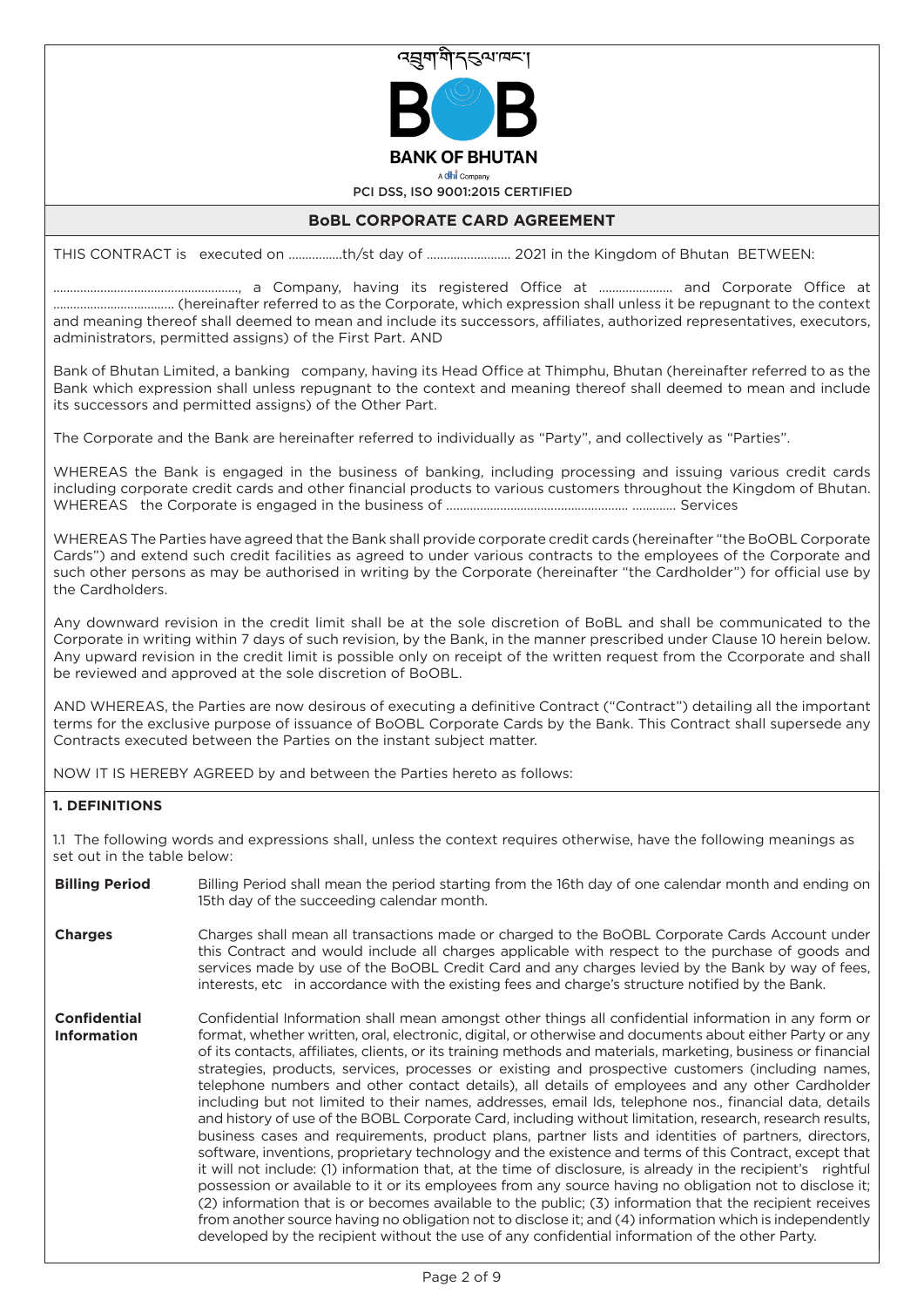

PCI DSS, ISO 9001:2015 CERTIFIED

| <b>Intellectual</b><br><b>Property</b><br><b>Rights or</b><br><b>Intellectual</b><br><b>Property</b> | Intellectual Property shall mean any trade marks, brands, logos, know-how, service marks, rights<br>in designs, utility models, copyrights, trade and business names, rights in the aforesaid, rights<br>relating to trade secrets or confidentiality, inventions, rights in computer software, database<br>rights and rights in domain names (whether or not any of these are registered, and including any<br>application for their registration) and all rights of a similar nature subsiding anywhere within the<br>world and rights to apply for protection in respect of any of the foregoing rights and/or any rights<br>of either Party in any specialized or other software that such Party may provide to the other Party. |
|------------------------------------------------------------------------------------------------------|--------------------------------------------------------------------------------------------------------------------------------------------------------------------------------------------------------------------------------------------------------------------------------------------------------------------------------------------------------------------------------------------------------------------------------------------------------------------------------------------------------------------------------------------------------------------------------------------------------------------------------------------------------------------------------------------------------------------------------------|
| <b>Services</b>                                                                                      | The services to be provided by the Corporate Card Issuer, as set out in this Contract including<br>paragraph 9 hereunder and shall include any ancillary services necessary in respect thereof, to the<br>Corporate in compliance with the terms of this Contract.                                                                                                                                                                                                                                                                                                                                                                                                                                                                   |
| Corporate<br>Liability                                                                               | Means and implies the absolute financial liability of the Corporate for Services rendered by the<br>Bank.                                                                                                                                                                                                                                                                                                                                                                                                                                                                                                                                                                                                                            |

1.2 References to clauses, recitals or schedules and/or appendices shall be to the Clauses and Recitals of, and the Schedules and/or Appendices to, this Contract. References to the word "person" shall include an individual, partnership or body corporate and references to the plural shall include the singular and vice versa.

1.3 The contents page and clause headings are for ease of reference only and shall not affect the interpretation of this Contract

1.4 In the event of any inconsistency between the terms of this Contract and the terms of any Schedule the terms of the said Schedule shall prevail.

1.5 Any changes, addition or deletion in the Contract, mutually decided upon, will be in the form of Addendum to this Contract.

## **2. SERVICES AND THE BANK'S OBLIGATIONS**

That the Parties have agreed that the Bank, subject to consistency with its process, procedures and policies including adherence to any requirements of the statutory guidelines, shall provide the BoBL Corporate Cards and extend such credit facilities as per terms and conditions agreed to under this Contract, to the Cardholder for official purposes.

2.2 That the Bank shall provide the services in a professional and efficient manner and with due diligence and in accordance with processes and procedures agreed to between the Parties and in accordance with the service levels as set out in paragraph 9 of this Contract.

2.3 That the Corporate shall appoint an official who shall act as the single point of contact between the Corporate and the Bank for the purpose of this Contract (hereinafter "the Corporate Relationship Manager").

2.4 That the Corporate and the Bank may mutually agree to change the scope of Services during the term of this Contract if such request would substantially result in increased costs for the Bank, the Parties shall mutually agree in writing in all such events on revised service fees payable to the Bank by the Corporate for each such revision in accordance with the Fees & Charges defined by the bank. The present fee and other charges are defined in Annexure-I of this agreement.

2.5 That the Bank hereby accepts and acknowledges that it is responsible for meeting the legal obligations/liabilities pertaining to all Bank employees, subcontractors, affiliates and representatives (hereinafter "the Bank Representatives"). The Bank hereby accepts and acknowledges that it shall remain wholly responsible and liable for all acts and omissions of the Bank Representatives as if it had itself performed such acts and / or omissions and that the liability of the Bank shall be fixed in accordance to law.

2.6 That the Bank shall accordingly ensure that the Bank or the Bank representatives shall not, directly or indirectly, disclose, transfer or use confidential information that it may have access to, or come to know of, in discharging its duties or performing the Services under this Contract unless such disclosure is

## **3. BILLING AND SETTLEMENT**

3.1 That the Corporate shall open a current account in Bank of Bhutan LtdBoBL or designate an existing account in the Bank, for settlement of all Corporate card dues of its employees.

3.2 That the Bank shall debit the above Current Account for the Charges as pear the monthly billing and credit the Current Account for all payments made by the Corporate and also any credits received from any merchant establishments in respect of the BoOBL Corporate Cards in favor of the Corporate.

3.3 That the Corporate agreed to make complete payment of the Charges to the Bank on all Corporate Cards issued to its employees within the due date. It is the responsibility of the Corporate to advise its employees about the permitted transactions under Corporate Cards. In case any employee has conducted a transaction which is not permitted by the Corporate, the Corporate, as the Employer may recover the amount from its employee, but must necessarily pay the full amount of the Corporate Card bill to the Bank

3.4 That in case there is insufficient balance in the current account of the Corporate to meet the Corporate Card dues by 30th of the month, the dues will be treated as pending and normal interest, late payment charges etc, as applicable to BoOBL's credit cards as detailed in Annexure-I will be applied to each corporate card.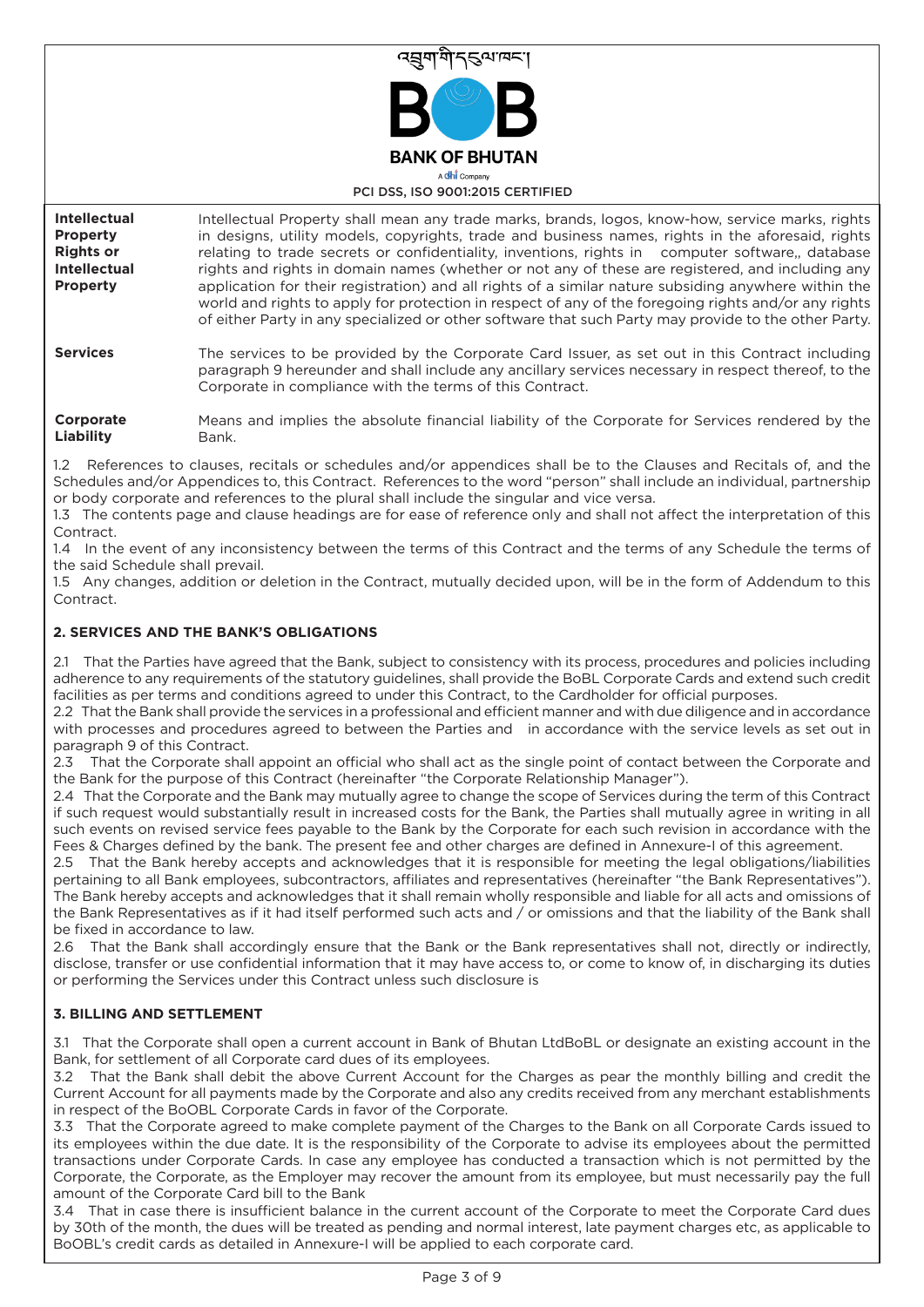

# **4. INDEMNIFICATION**

- 4.1 The Bank shall fully indemnify and hold the Corporate harmless from and against all actions, liabilities, claims, demands and losses, incurred or suffered by the Corporate by reason of or in connection with:
	- a. Any claims of infringement or misappropriation of any intellectual property rights, alleged to have occurred in connection with the use of systems, deliverables, materials or other resources provided or utilized by the Bank; b. Breach of Confidentiality obligations undertaken by the Bank;
	- c. The Bank's failure to act on a duly authorized instruction;
	- d. Inadequacies in the physical and data security control systems at the locations from which the Bank provides the Services;
	- e. Failure of the Bank to comply with its obligations under this Contract in relation to viral contamination;.
	- f. Negligence or willful misconduct on the part of the Bank or the Bank's representatives;.
	- g. Material breach of any of the representations and obligations undertaken by the Bank under this Contract;
	- h. Violation of any laws, rules, regulations applicable to the Bank or the Bank's Representatives;.
	- i. Any claim arising out of a breach of the data protection and privacy laws including but not limited to nonpublic personal information, protected health information, personal information, material nonpublic information and personal data; and.
	- j. Any action taken by the Corporate at the request or instructions of the Bank which causes / leads to losses or litigation against the Corporate.

4.2 The Corporate shall fully indemnify and hold the Bank harmless from and against all actions, liabilities, claims, demands and losses, incurred or suffered by the Bank by reason of or in connection with:

- a. Any claims of infringement or misappropriation of any intellectual property rights, alleged to have occurred in connection with the use of systems, deliverables, materials or other resources provided or utilized by the Corporate.
- b. Breach of Confidentiality obligations undertaken by the Corporate
- c. Negligence or willful misconduct on the part of the Corporate
- d. Material breach of any of the obligations undertaken by the Corporate under this Contract including but not limited to paying forth all its financial liability to the Bank;
- e. Violation of any laws, rules, regulations applicable to the Corporate as regards this Contract in any manner whatsoever.
- f. Any claim arising out of a breach of the data protection and privacy laws due to sharing of information being non-public personal information, protected health information, personal information, material nonpublic information or personal data of the employees of the Corporate by the Corporate with the Bank provided that such claim does not arise due to any act or willful omission of the Bank. Provided further that this clause shall not apply in the event of any breach of applicable law by the Bank arising out of sharing of such information by the Bank to any third party without the prior approval of the Corporate.
- g. Any action taken by the Bank at the request or instructions of the Corporate which causes / leads to losses or litigation against the Bank.

## **5. TERM AND TERMINATION**

5.1 This Contract shall commence with effect from ..........and shall continue for a period of tThree years there from i.e. till................, unless and until terminated earlier in accordance with the provisions hereunder.

5.2 On or before the date of expiry, the Contract may be renewed for further period of three years, or for any period mutually agreed upon by the parties.

- 5.3 Notwithstanding anything else contained elsewhere in this Contract, this Contract may be terminated forthwith:
	- a. By the Corporate giving to the Bank THREE month notice in writing of intention so to terminate it;
	- b. By either party if the other commits a material breach or persistently breaches any term of this Contract and fails to remedy the breach within 14 days after the receipt of a request in writing from the other party; or
	- c. If the other passes a resolution for winding up (otherwise than a voluntary winding up for the purposes of a bona fide amalgamation or reconstruction); or a court of competent jurisdiction makes a winding-up order; or the party concerned has an administration order made against it or calls a meeting of its creditors; or a receiver or administrative receiver is appointed in respect of all or any of its undertaking or assets.

5.4 That upon expiry or termination of this Contract, each Party shall deliver all records pertaining to the Services to the other at no extra cost.

5.5 That even after the expiry/termination of the Contract, the Corporate shall remain liable for further six months for pipeline/pending transactions done on Corporate Card, as also for any chargeback claims lodged by VISA or merchants or acquiring banks.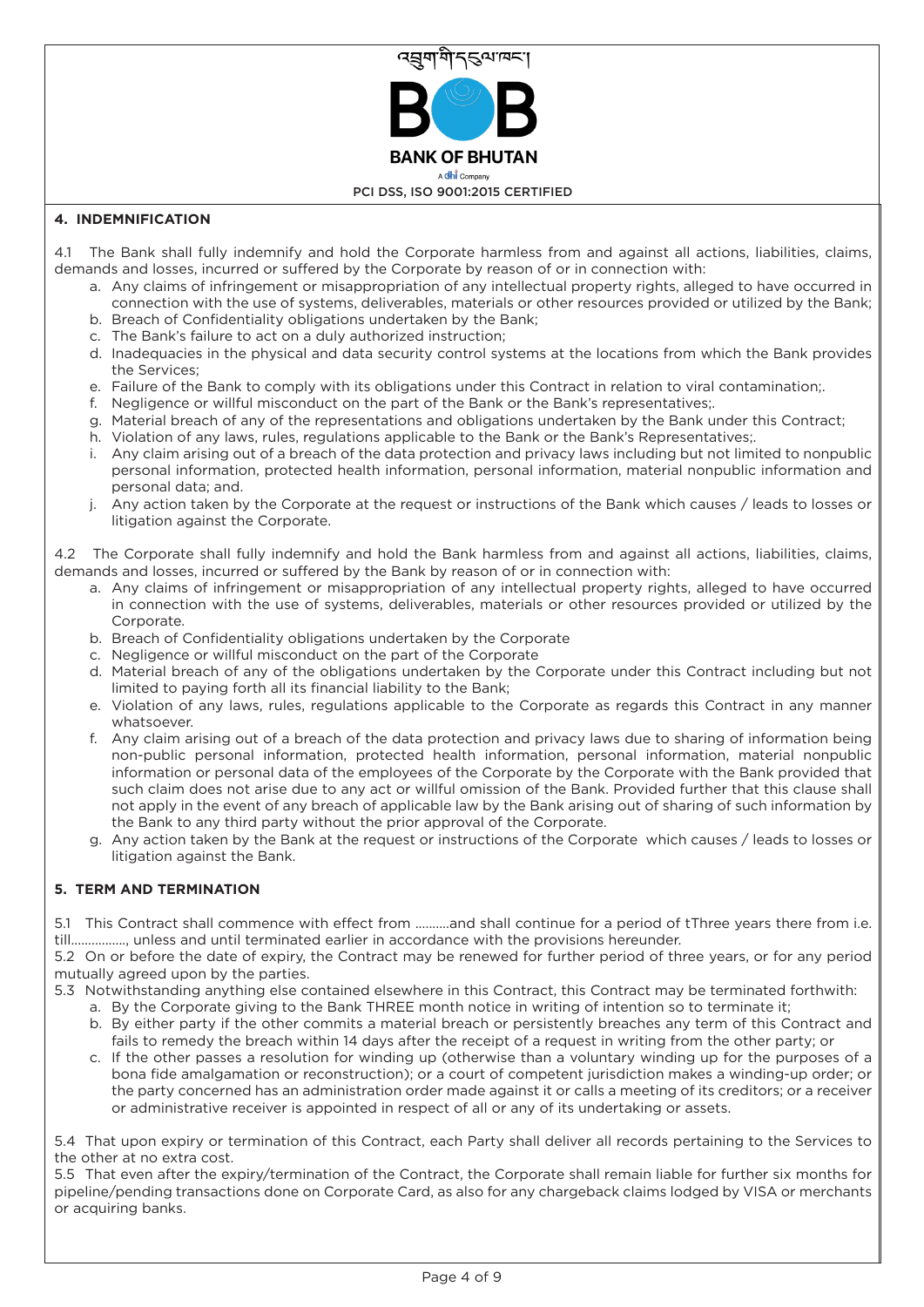

# **6. CONFIDENTIALITY**

6.1 All confidential iInformation shall remain the sole property of the disclosing party. All confidential information shall be treated as confidential by the Receiving Party, taking such action as shall be necessary or desirable to preserve and protect the confidentiality of the Information and in any event using means not less than those used to protect its own Confidential Information. Neither party grants the other any license, by implication or otherwise, to use any Confidential Information, except as expressly provided herein. The Receiving Party shall use the Confidential Information solely for the purpose of this Contract and for no other purpose whatsoever. The Receiving Party shall not disclose Confidential Information of the Disclosing Party to any party, other than to such of its officers, directors, or employees purely on a "need to know" basis as is strictly necessary for the purpose of this Contract (each an "Authorized Person"), without the Disclosing Party's prior written consent.

6.2 Both the Parties agree that they shall respectively hold the Confidential Information of the other Party in strict confidence even after the termination or expiry of this Contract. Each Party undertakes that upon the termination or expiry of the Contract or on the request of the Disclosing Party, the other Party shall return or destroy any Confidential Information of the disclosing Party in its possession, including all copies and notes or other documents incorporating such Confidential Information. Each party further agrees that any dissemination of the Confidential Information within its own business entity shall be restricted to a need-to-know basis solely for purposes of performance of its obligations under this Contract.

6.3 Both the Parties shall implement appropriate administrative, technical and physical safeguards, to protect the security, confidentiality and integrity of the Confidential Information, such safeguards to be designed to ensure the security and confidentiality of the Confidential Information, protect against any anticipated threats or hazards to the security or integrity of the Confidential Information and protect against unauthorized access to or use of the Confidential Information.

# **7. DISPUTE RESOLUTION / JURISDICTION**

7.1 Any controversy, dispute or claim arising out of or relating to this Contract or the breach hereof shall be endeavoured to be settled by mutual discussions between the authorized representatives of both Parties within a period of one (1) month from the date of notification of any such controversy, dispute or claim in writing by one Party to the other and failing which by arbitration. In the event of resolution by arbitration, by a sole Arbitrator, the arbitrator shall be mutually decided by both Parties. Arbitration shall be conducted in the English language. The arbitration hearing and all proceedings in connection therewith shall take place in Thimphu. The award shall be binding on both Parties, enforceable in a court of law or equity. Each Party shall bear its own costs for the arbitration and any attorneys' fees. 7.2 The Law applicable to the present Contract/transaction shall be laws of the Kingdom of Bhutan.

# **8. NOTICES**

8.1 Any notice or other communication required or authorized under this Contract shall be in writing and given to the Party for whom it is intended at the address given in this Contract or such other address as shall have been notified to the other Party for that purpose. Notices shall be marked for the attention of the following individuals listed below:

| Bank of Bhutan Limited | <b>Head Cards</b><br>Bank of Bhutan Ltd.<br>Thimphu, Bhutan<br>Tel: 02 -334589 |
|------------------------|--------------------------------------------------------------------------------|
|------------------------|--------------------------------------------------------------------------------|

8.2 Any notice or other communication given under this Contract shall be by pre paid post, or by courier or facsimile transmission confirmed by pre-paid post, addressed to that addressee. If that post is not returned as being undelivered, then that notice or communication shall be deemed to have been given after three days for post, or after four hours if sent during a working day otherwise at the beginning of the next working day for facsimile trans

## **9. SERVICE LEVEL**

- 9.1. SERVICE LEVELS TO BE MET BY THE Corporate Card Issuer:
- 9.1.1 Corporate Card Issuer RESPONSIBILITIES RELATED TO BOBL CREDIT CARDS:
	- a. The Bank shall ensure that the Corporate receives all transactions records pertaining to the BoOBL Corporate Cards used by the Cardholders.
	- b. Subject to receipt of complete application, the Bank will ensure that there is no duplication while issuance of card basis duplication identifiers e.g. name and date of birth combination etc. The Bank shall be fully responsible for any liability arising out of duplication of Cards against the Corporate or the Bank. In cases wherein the applicant already holds a corporate card a new card would not be processed until the previous card is blocked and all dues are cleared.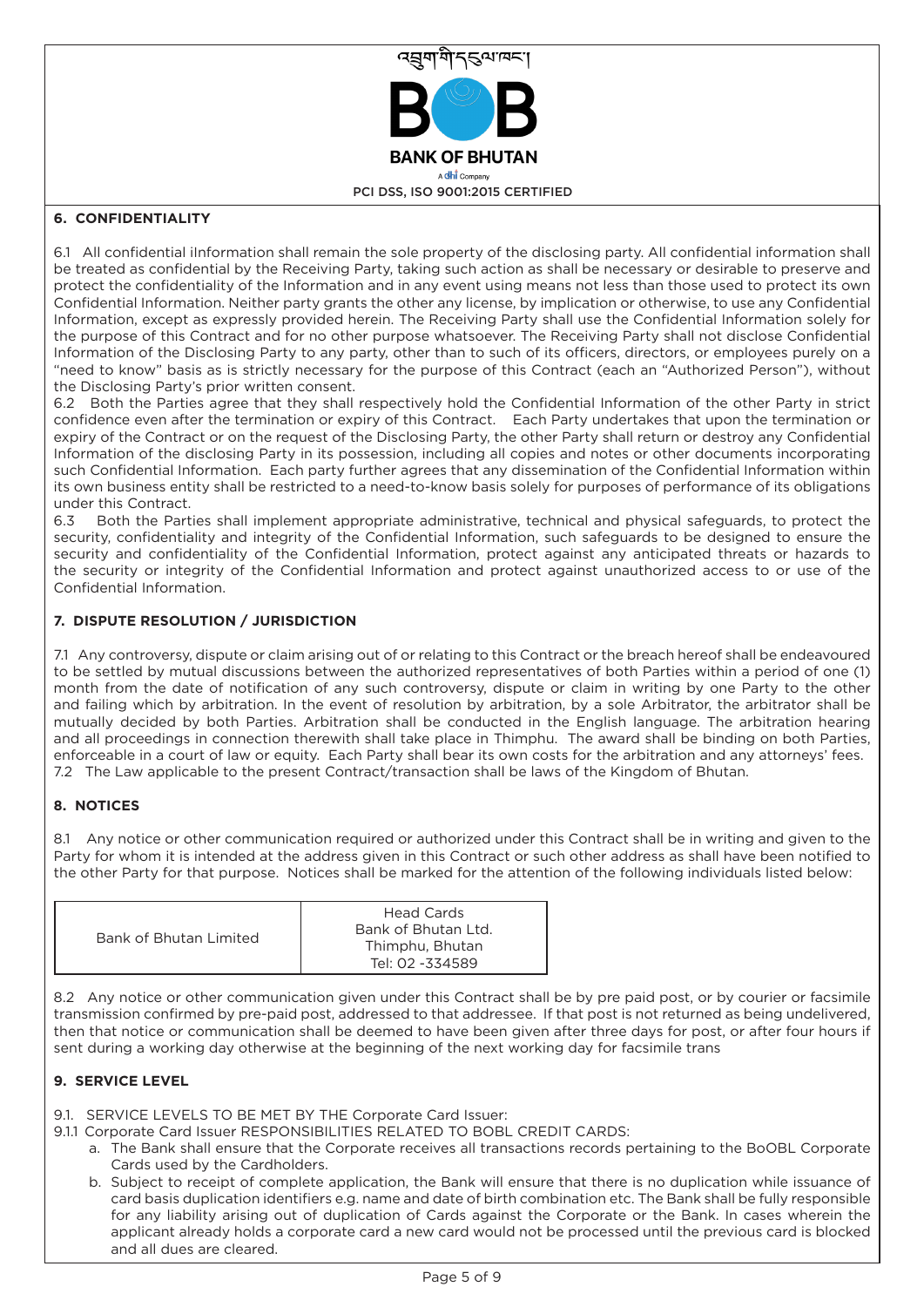

- c. Incorrect or incomplete applications would be returned back to the Key Contact Person(KCP) of Corporate Card Recipient through courier.
- d. Renewed cards should be received at least 10 working days before the date of expiry, along with a listing of the same.
- e. The credit limit enhancements on BoBL Corporate Cards would be done and confirmed on mail within 48 hours of receipt of the mail from the designated KCP from the Corporate. The Bank would be intimated if any case were urgent, for which the Turnaround time (TAT) would be 1 hour. The Corporate will take all reasonable steps to minimize such urgent requests. Any liability arising out of erroneous limit or period assigned while temporarily enhancing, would be borne by the Bank. No credit limit enhancement requests given by cardholders directly would be entertained.
- f. Lost cards need to be blocked by the Corporate or by the Cardholder by calling the BOBL Card helpline. The Bank must block the card instantly in case reported through BOBL Card helpline. The Corporate is liable for payments for misuse on lost cards, till such loss is reported
- g. The Corporate shall not be responsible for misuse of any cards from the time the Bank has been notified for blocking of a card whether through BOBL helpline or through an e-mail.
- h. The Corporate shall inform the Bank Issuer immediately and without delay of any Cardholder ceasing to be in employment of the Corporate or otherwise about any deactivation of any BOBL Corporate Cards required by the Corporate. Forthwith upon receipt of such information from the Corporate, the Bank shall block/ deactivate the BOBL Credit card account of such Cardholder. The Corporate shall not be responsible for misuse of any cards from the time the Bank has been notified for the deactivation/ blocking of a card.
- i. All reissuance/ reactivation of the BOBL Corporate Cards will be done only through mail/ other written modes by the Bank within 3 working days of any such communication by the Corporate. Unbilled amounts outstanding on the card would be communicated by BOBL to the Corporate while deactivating the account. -
- The Bank shall render all cooperation to the Corporate in recovering the Charges paid by the Corporate in respect of any BOBL Corporate Cards misused by the Cardholder.

## **9.1.2. The Bank's RESPONSIBILITIES RELATED TO REPORTS AND MIS:**

9.1.3 Any other requests for change in MIS/ formats or additional reports would be taken up by BoOBL as per timelines decided. The timelines would be communicated within 3 days of the request.

#### **9.1.4. CUSTOMIZATION**

The Bank will provide its normal configuration for issue and management of corporate cards. Any special need/MIS required by the Corporate will be taken up as fresh development and the cost of development, in excess of Nu.5,000/- (Ngultrum Five Thousand only) will be charged to the Corporate.

The Bank reserves the right to change the system, MIS, type/layout of cards, brand ,BIN number etc, as a part of Bank's scheduled changes/upgradation, at its own cost , without reference to the Corporate. This will however, not affect the interest of the Corporate, as stated in the Contract.

## **9.1.5. ISSUE RESOLUTION PROCESS / SERVICE LEVELS**

- a. The Bank acknowledges that the objective of the Bank's Services is to ensure that the Corporate should get the data in proper format and at proper timings with accuracy. As such, the purpose of the issue resolution process outlined below is to ensure that this objective is met accordingly.
- b. All issues that arise would be logged on the generic mail ID provided with BOBL in a pre-defined format Expected timeline for the closure of the issue would be communicated by BoBL within 24 hours. Escalation matrix may be followed in case of no revert within 24-hours.

For Cardholder related query -

| Point of contact: | Head Cards<br>Bank of Bhutan Ltd.<br>Thimphu, Bhutan<br>Tel: 02 -334589 |
|-------------------|-------------------------------------------------------------------------|
|-------------------|-------------------------------------------------------------------------|

Kindly allow 2 working days before escalating the query to the next level.

c. New Application form duly signed and filled along with proper documentations need to be sent at the following address.

 Head Card Bank of Bhutan Ltd Head Office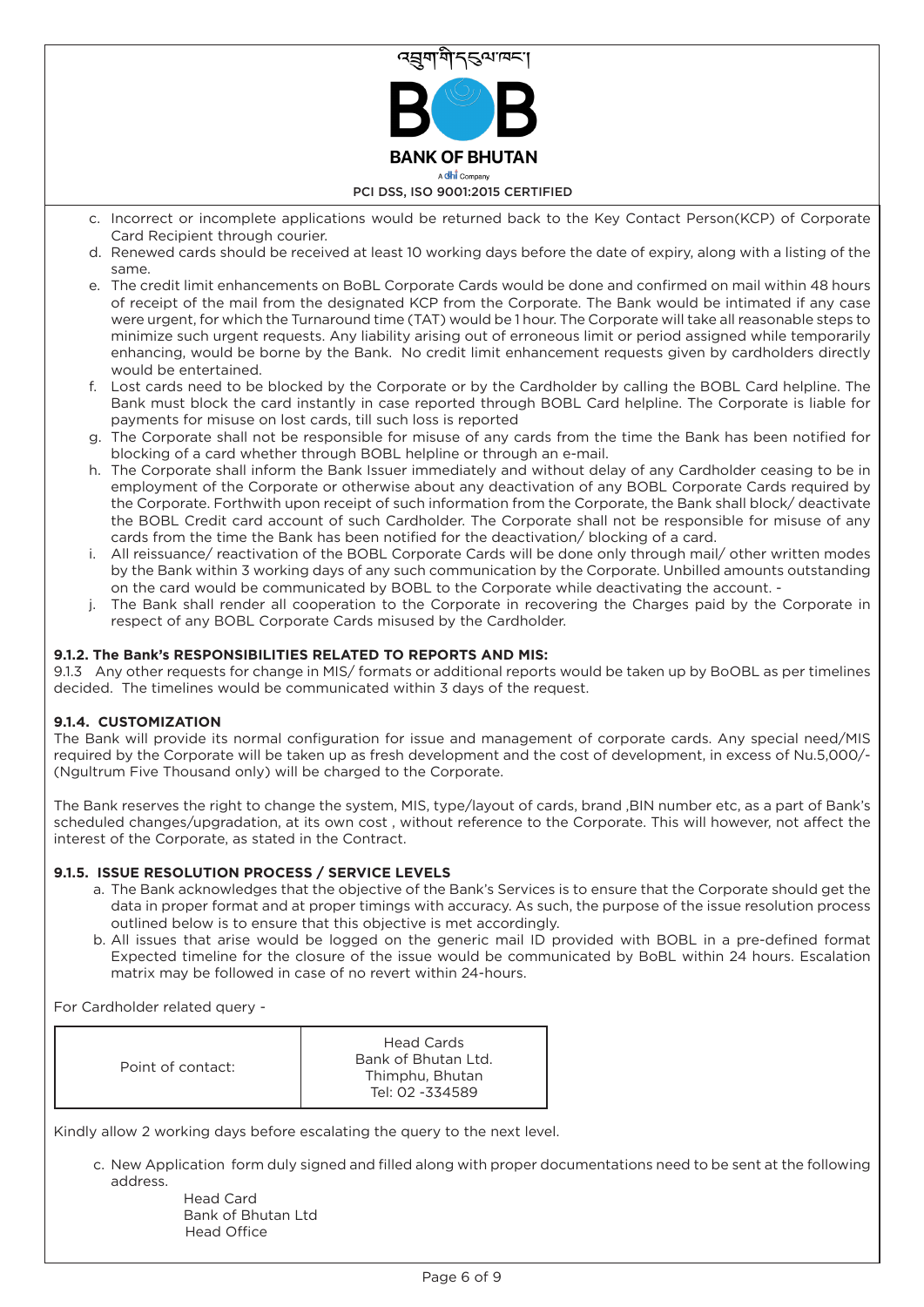

- d. Whenever projects are initiated, the Bank staff support is needed 24/7 & may have to work outside the normal business hours.
- e. Variation to Service Levels: Variation from Expected Performance
	- If it is apparent that a Service Level deviation has occurred, the Bank will:
	- Identify the cause of the degradation in performance.
	- Take appropriate action to restore service levels as per SLA.
	- Notify Corporate Card Recipient of the service status.
	- Take remedial action to minimize the risk of recurrence.
	- Discuss with the Corporate the reason for the loss of performance and the remedial action taken.
- f. On resolution of the issue, Provider and the Corporate will review both the causes of the issue and the issue resolution process to ensure there is no re-occurrence of the issue.
- g. The Parties agree to record and address all operational and performance issues as they arise, in accordance with the agreed resolution plans and timeframes. The Parties will ensure that all issues affecting the provision of the Services are addressed and resolved expediently and the full provision of Services resumed within the earliest possible timeframe.

The review may include, but not be limited to, the following:

- 1. Review of performance and operational issues discussed in the previous meeting (where applicable)
- 2. Review operational processes
- 3. Performance review and service level evaluation
- 4. Review of responsibilities and compliance
- 5. Communication between the parties
- 6. Discussion of measures for performance improvement
- 7. Issue resolution process

## **10. LOST OR STOLEN CARDS**

10.1 In the event the Card, Card number or password is misused by another person, the Cardholder must report the occurrence to BOBL. Although loss, theft or misuse may be reported by any means, the Cardholder must confirm to BOBL in writing immediately after reporting the loss/theft/misuse to the police. A copy of the police complaint/First Information Report (FIR) must accompany the written confirmation.

10.2 That the BOBL is neither liable nor responsible for any transactions incurred on the card account prior to the time of reporting of the loss of the card, and the card member will be wholly responsible and liable for the same. However it is stipulated that after receipt of proper notification of the loss by BOBL by any means preferably on call or in writing, the card member shall have no financial liability.

10.3 The Cardholder will not be liable for transactions made on the Card after receipt by BOBL of the written notice of the loss/theft/misuse.

10.4 On the loss of the Card, the BoBL may at its sole discretion issue a replacement Card at a fee. In the event the Cardholder subsequently recovers the Card, the recovered Card must not be used and must be cut in half diagonally and returned immediately to BOBL and adequate care taken to prevent its misuse.

10.5 The Cardholder is responsible for the security of the Card, Card number and the password (including VbV password wherever applicable) and shall take all steps towards ensuring the safekeeping thereof. In the event BOBL determines that the aforementioned steps are questionable (on account of the Cardholder's negligence, malafides, etc.), financial liability on account of the lost, stolen or misused Card/Card number/PIN shall be borne by the Cardholder and could result in cancellation of the Card Account.

10.6 The Cardholder is liable for all losses when someone obtains and misuses the Card or PIN with the Cardholder's consent, or the consent of an Additional Cardholder.

10.7 If the Cardholder has acted fraudulently the Cardholder will be liable for all losses. If the Cardholder acts without reasonable care, the Cardholder may be liable for all losses incurred. This may apply if the Cardholder fails to follow the safeguards as specified by BOBL.

## **11. REGULATIONS**

11.1 Usage of the BoBL Corporate card is governed by the RMA's Foreign Exchange Operational guidelines and Foreign Exchange Rules and Regulations.

11.2 The card holder is liable for all penalties arising from the breach of section 28 sub section (d) of the Foreign Exchange Operational Guidelines 2020 of the RMA which states that the BoB Corporate Credit card should be used exclusively for making payments related to travel such as airfare, hotels, meals, etc. and shall not be used to make import payments and other non-travel related expenses.

11.3 The card holder is liable for all penalties arising from the breach of other corporate card usage terms of the RMA's latest Foreign Exchange Operational guidelines and/or Foreign Exchange Rules and Regulations.

11.4 The Corporate shall be responsible for informing their designated corporate card holders of the regulations and guidelines governing the BoBL Corporate cards.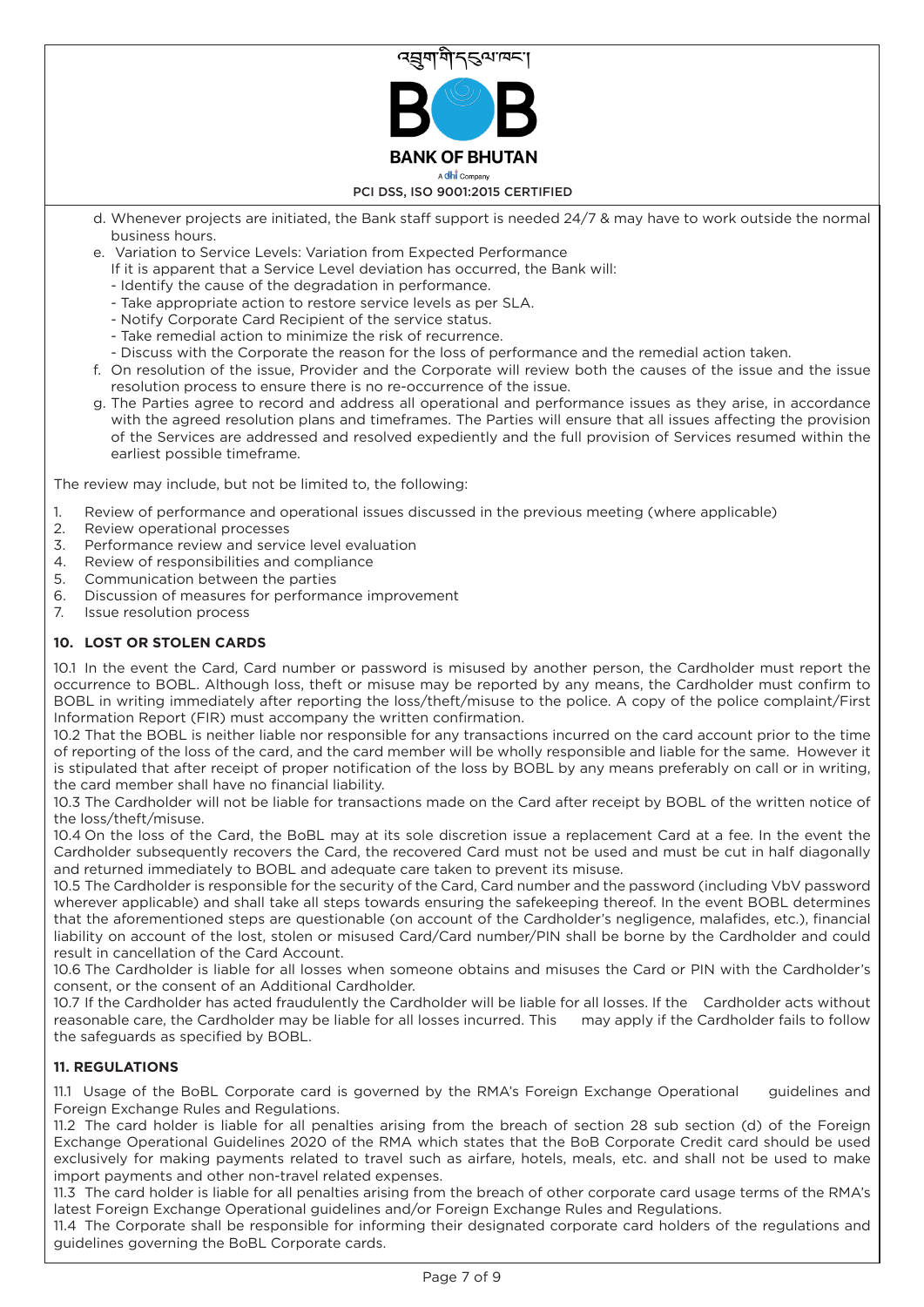

## **12. MISCELLANEOUS**

12.1 The Bank shall not assign the benefit or burden of this Contract to any other party and shall not sub-contract any of its duties and obligations hereunder except in accordance to its own business requirements, policies and procedures which shall not prejudice the position of the Parties with respect to the terms contained herein. The Corporate may, by notice in writing to the Bank, assign or otherwise transfer all or any of its rights, obligations and liabilities under this Contract to any of its affiliate and/ or subsidiary Companies.

12.2 Failure by either party to enforce any right given by or arising out of this Agreement shall not operate as a waiver of such right.

12.3 Nothing in this Contract and no action taken by the Parties under this Contract shall constitute a partnership, association, joint venture or other co-operative entity including relationship of principal and agent between any of the Parties.

12.4 Neither Party shall use the others' Intellectual Property, in any media releases, public disclosures or marketing material without the prior written consent of such other Party

12.5 This contract supersedes any prior Contracts, undertakings, promises and assurances relating to the subject matter hereof and constitutes the entire contract of the Parties.

12.6 This Contract shall be modified only by the written Consent of both Parties.

IN WITNESS WHEREOF, the parties have caused this Contract to be signed by their duly authorized representatives as of the date first written above.

SIGNED, SEALED and DELIVERED FOR BANK OF BHUTAN LTD

Signature:

Name: Tshering Choejur Title: Head Cards

Date: \_\_\_\_\_\_\_\_\_\_\_\_\_\_\_\_\_\_

In the presence of:

Witness 1:

Signature: \_\_\_\_\_\_\_\_\_\_\_\_\_\_\_\_\_\_\_ Name: \_\_\_\_\_\_\_\_\_\_\_\_\_\_\_\_\_\_\_\_\_\_

Title: \_\_\_\_\_\_\_\_\_\_\_\_\_\_\_\_\_\_\_\_\_\_\_

Date:

In the presence of:

Witness 1: